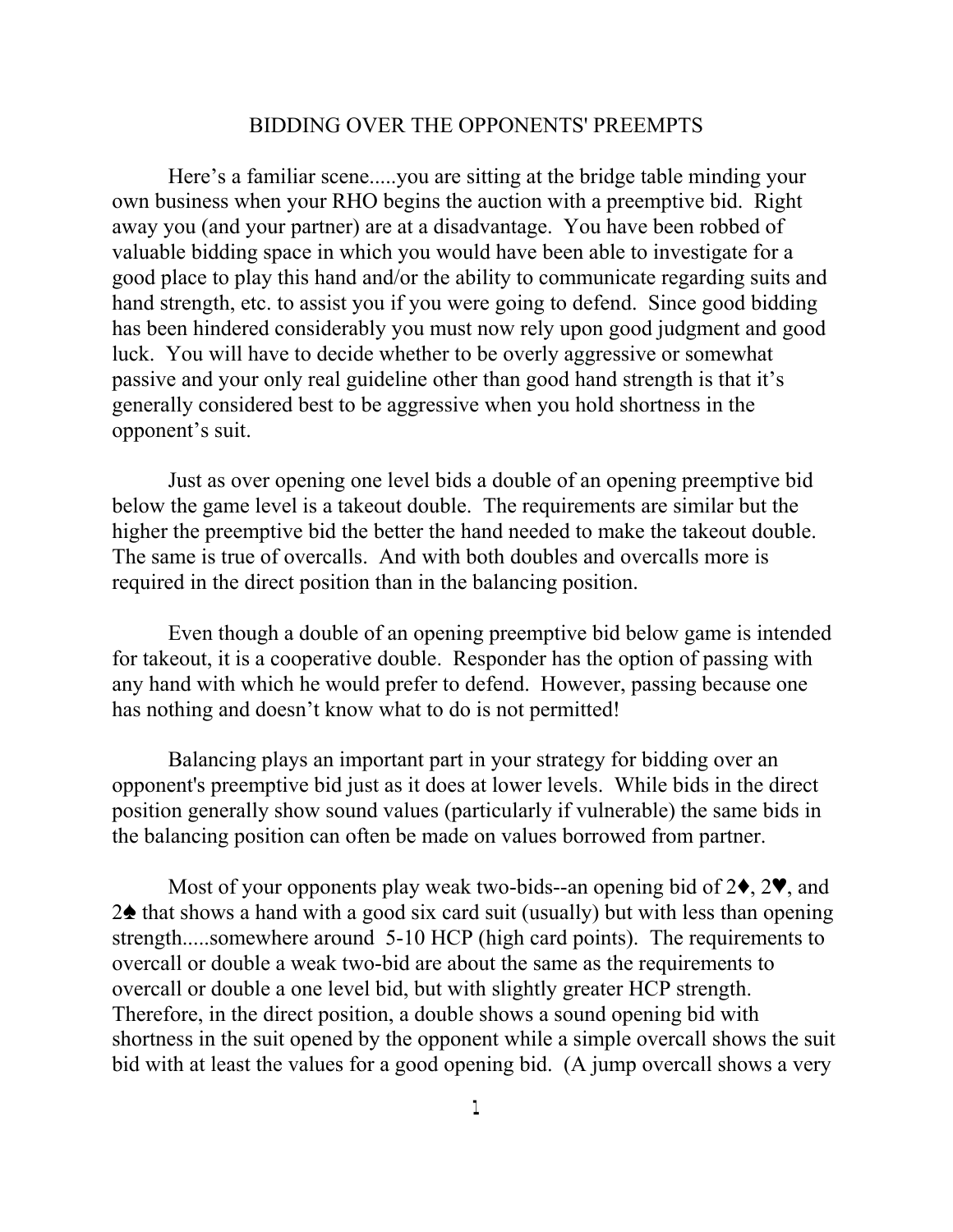strong hand... not a preemptive hand!) In the balancing chair, you may double and overcall with somewhat weaker hands, particularly if short in the weak-two suit. In either case before doubling a major suit preempt, look at your holding in the other major suit; you need a better hand with only three cards in that suit than you do with four card support as that is the suit that your partner will first think about bidding if at all possible.

As responder to the takeout double of a preemptive bid it certainly seems right to bid with distributional hands but some thought should be given to passing with balanced hands that contain a few values. If you chose to bid make your call at the level at which you wish to play as the doubler should not bid again unless he has a very powerful hand.

In the direct position notrump overcalls of weak two-bids show sound opening notrump bids with at least one stopper in the weak-two suit. In the balancing position they show at least a minimum notrump opening with a stopper. Some examples:

| $\triangle$ AJ987          | $\triangle$ KQ10<br>$\left( 2\right)$                | $\triangle$ KJ72<br>$\left(3\right)$                   |
|----------------------------|------------------------------------------------------|--------------------------------------------------------|
| $\blacktriangledown$ 72    | $\blacktriangledown$ A65                             | $\blacktriangledown$ AQ9                               |
| $\triangle$ AJ98           | $\triangle$ AJ8                                      | $\blacklozenge$ 76                                     |
| $\triangle$ Q <sub>2</sub> | $\triangle$ K1072                                    | $\triangle$ Q1098                                      |
| Bid $2\spadesuit$ over     | Bid 2NT over                                         | Double over opp.'s                                     |
| opponent's $2\Psi$         | opponent's $2\blacklozenge$ ,                        | $2\blacklozenge$ in direct if NV                       |
| in direct or               | $2\blacktriangledown$ or $2\blacktriangle$ in direct | but pass if Vul. or                                    |
| balancing pos.             | or balancing pos.                                    | opening bid was $2\Psi/2\Phi$ .                        |
|                            |                                                      | In bal., double over                                   |
|                            |                                                      | $2\blacklozenge/2\Psi$ , pass over 2 $\blacklozenge$ . |

The principles for bidding over weak two-bids also apply to bidding over three level and higher (non-game) preemptive bids. Double if you want partner to pick a suit but overcall if you wish to tell partner that you have a good suit. It is important to remember that at these levels both actions show good hands and that the higher the level the more cooperative the double becomes.

In the balancing position it is permissible to bid with shaded values when the opponents have stopped below game. Their failure to bid more tends to indicate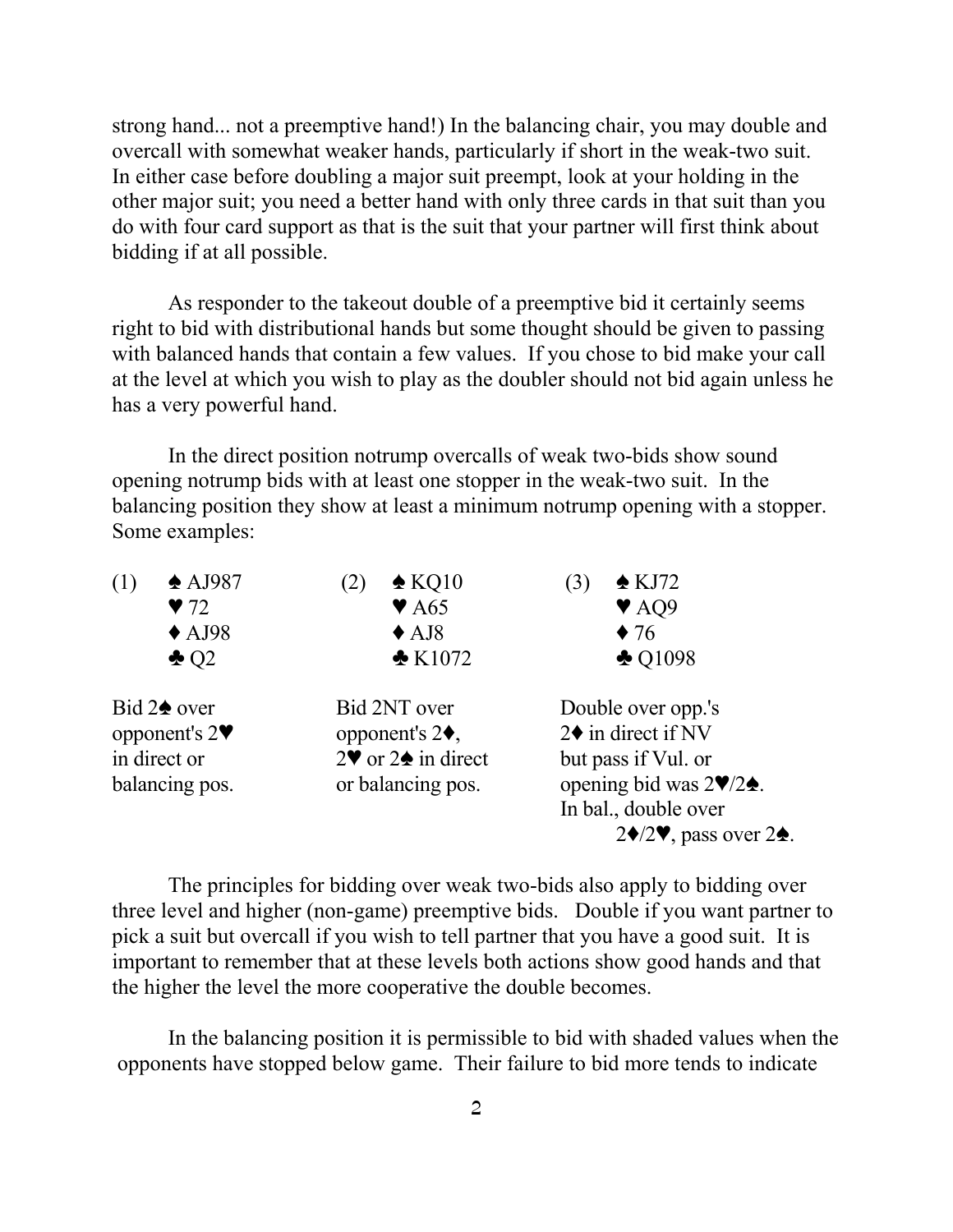that partner has some values, but had no clearcut action in the direct position. However, after preemptive bids at the game level, the requirements to bid in the balancing position then are about the same as in the direct position. More examples:

| $(4)$ Opp. opens $3\blacktriangledown$                                    | $(5)$ Opp. opens $3\blacklozenge/3\Psi$                   | $(6)$ Opp. opens 3                                             |
|---------------------------------------------------------------------------|-----------------------------------------------------------|----------------------------------------------------------------|
| $\triangle$ AQ1085                                                        | $\triangle$ AQJ1042                                       | $\triangle$ 65                                                 |
| $\blacktriangledown$ 62                                                   | $\blacktriangledown$ 4                                    | $\blacktriangledown$ AQJ1083                                   |
| $\triangle$ KQ4                                                           | $\blacklozenge$ 54                                        | $\triangle$ KJ2                                                |
| $*876$                                                                    | $\triangle$ A1042                                         | $\clubsuit 109$                                                |
| Pass in direct,<br>bid $3\spadesuit$ in bal.<br>bid $4\blacktriangledown$ | Bid $3\spadesuit$ in direct,<br>bid $4\spadesuit$ in bal. | Pass in direct with unfav. vul.<br>bid $4\Psi$ with fav. vul., |
|                                                                           |                                                           | regardless in balancing position.                              |

There is no particular HCP requirement for overcalling a three level preempt with 3NT; it may be a huge balanced hand or it may be somewhat less but with a source of tricks. Or at MPs it may well depend upon how big a gambler you are. There are hands when it just feels right. Again position at the table as well as available tricks will affect your decision.

A 4NT overcall of an opening  $4\blacktriangledown$  or  $4\blacktriangle$  bid is for takeout....it's not intended as Blackwood or the Unusual NT. A 4NT overcall of  $4\Psi$  is generally takeout for the minor suits as one could double for takeout with all three unbid suits. A 4NT overcall of  $4\spadesuit$  is takeout for either two or three suits...thus partner should take extra care when responding by bidding the lowest suit in which he can play. Many play that a double of  $4\spadesuit$  is mostly for penalties as 4NT was available for takeout. More examples:

| (7) Opp. opens $3\P/3\spadesuit$   | (8) Opp. opens $3\P/3\blacktriangle$ | $(9)$ Opp. opens. $4\blacktriangledown$ |
|------------------------------------|--------------------------------------|-----------------------------------------|
| $\triangle$ K64                    | $\triangle$ K <sub>8</sub>           | $\spadesuit$ 5                          |
| $\blacktriangledown$ AJ10          | $\blacktriangledown$ AJ9             | $\blacktriangledown$ 4                  |
| $\triangle$ KJ76                   | $\triangle$ KJ                       | $\triangle$ KQJ109                      |
| $\triangle$ K106                   | $\triangle$ AKJ764                   | $\triangle$ AQJ987                      |
| Pass in direct,<br>bid 3NT in bal. | Bid 3NT in<br>either pos.            | Bid 4NT in<br>either pos.               |